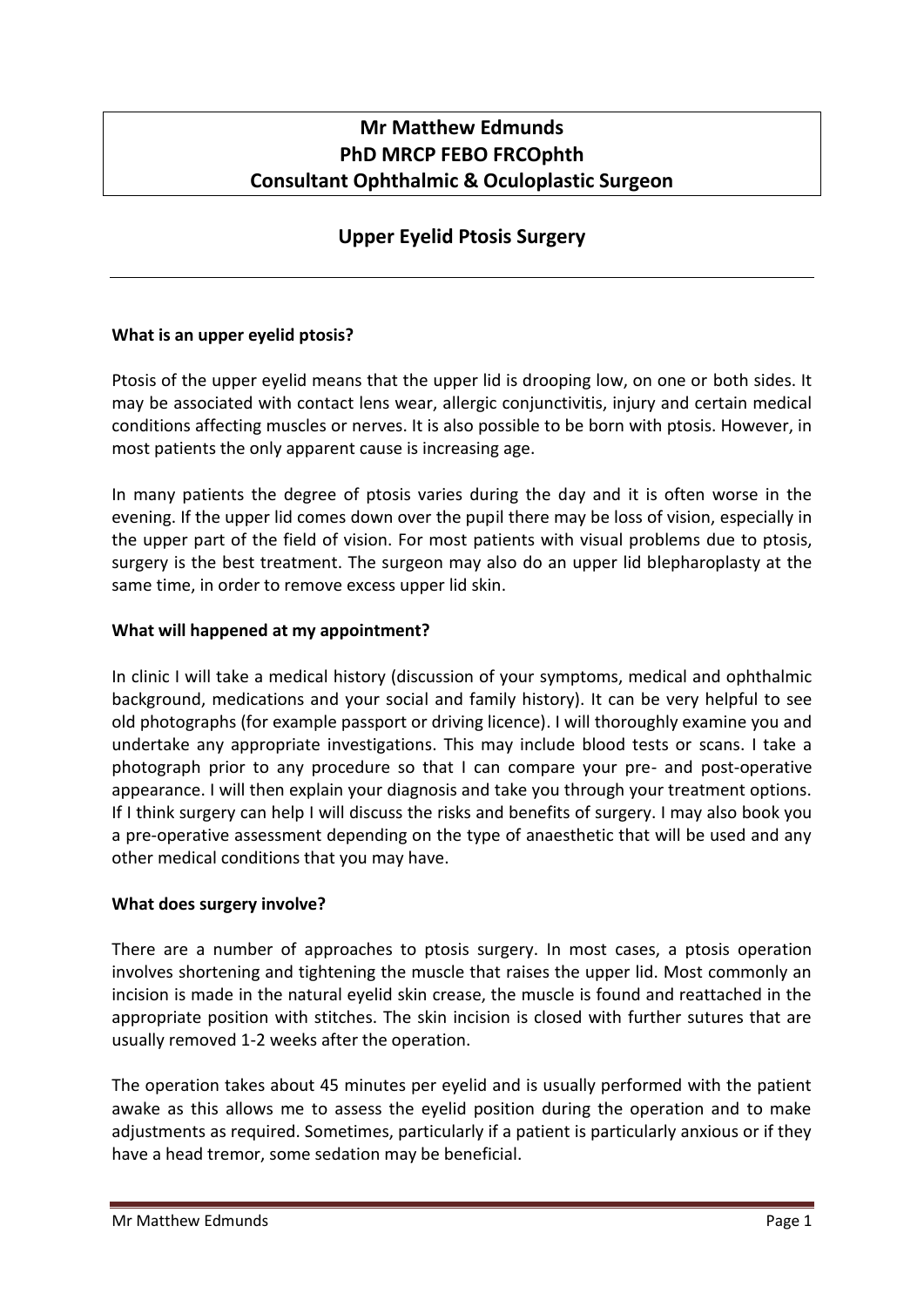A dressing (sterile covering) will be applied at the end of the operation. This dressing covers the eye. If we treat both eyes during the same operation, we usually only apply the dressing to one side so that you can still see.

In the first few days there is usually bruising, tenderness and swelling of the eyelids. Bruising sometimes spreads down to the cheeks and from one side of the face to the other.

For the first few days it may be difficult to fully open the eye and / or to fully close it. In order to protect an eye that does not close properly, you will be prescribed lubricant eye drops and eye ointment.

## **Is there anything I should do in preparation for surgery?**

Unless instructed otherwise you are allowed to eat and drink before your surgery. You can also take your tablet medication as normal, although in some situations I may ask you to stop some blood thinning medications such as Aspirin, Clopidogrel, Warfarin or Apixaban.

If possible it is advisable to stop anti-inflammatory drugs like Ibuprofen (Nurofen), fish oil, ginger, ginseng and garlic supplements at least 2 weeks before surgery.

Avoid heavy alcohol intake in the days before and after surgery. If you are having sedation or general anaesthetic, you are required to have nothing to eat or drink for at least six hours before surgery.

If you are a cigarette smoker then I would recommended that you stop smoking for at least 3 days prior and 1 week after surgery as smoking impairs wound healing and increases the risk of infection.

On the day of surgery please dress casually and wear a top which buttons at the front. Please wash your face on the morning of surgery and ideally men should shave. Do not wear any make-up, jewellery or contact lenses.

## **What would I need to do when recovering after surgery?**

Simple painkillers such as paracetamol (1g 4 times daily) may be used if needed.

During the night, use extra pillows to raise your head above chest level, to try and limit the swelling.

Make a cold compress using a bag of frozen peas or an ice pack wrapped in a clean pillowcase or tea towel. Apply the cold compress for 10 minutes, 5 times daily for 3 days. You should apply the cold compress to an eye even while the eye still has a dressing over it.

Remove the dressing about 24 hours after surgery.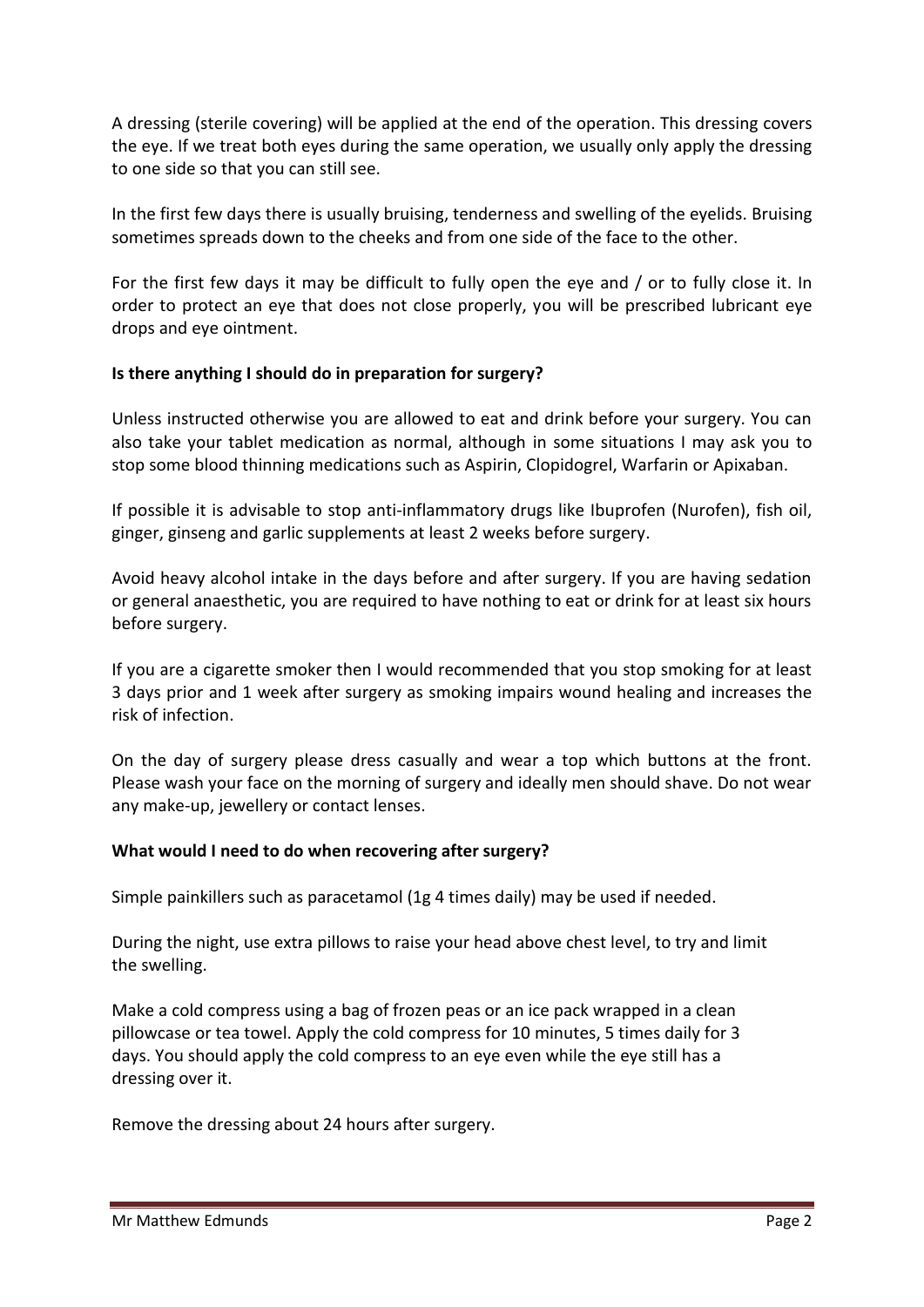#### **What are the risks of surgery?**

Swelling and bruising (sometimes a 'black eye') is to be expected and may last for up to 2-3 weeks. You may have a little bit of bleeding in the first few days after surgery – this can be gently dabbed away with a clean tissue.

Infection can occur after any operation. It is uncommon following eyelid surgery of this type. However, if the wound becomes very red, swollen or tender this would need to be reviewed.

You will have a scar on the eyelid from the surgery. This is usually hidden within the natural eyelid creases and the lid tends to heal very well.

Unsatisfactory eyelid position – approximately 1 in 10 patients may require further surgery to adjust one or both eyelids, either because the one or both eyelids remains too low (undercorrection), or has become too high (overcorrection). After recovery from surgery there is a risk that you could be left with asymmetry (a difference in appearance between right and left sides). Further surgery is sometimes appropriate.

If the eye does not close properly when you blink or when you are asleep, the surface of the eye will be at risk of dryness. Sometimes this is a long-term problem. The dryness can usually be controlled with drops and ointment, but if these treatments fail to control the dryness, it is possible to undo the surgery in order to lower the eyelid. However, this is rarely necessary.

Infection can occur after any operation, however, it is uncommon following eyelid surgery of this type.

Although the eyelid is placed at the height at which it is intended to remain, the position of the lid can change during the recovery period. If the healing reaction is very strong, scar tissue can pull the lid upwards. This can be treated with massage.

In other patients, if excessive swelling is not controlled, the tissues may stretch and this can cause the lid to droop again slightly.

There is a small (probably less than 1 in 10,000) chance of visual loss with any eyelid surgery.

#### **Are there any other possible treatments for ptosis?**

On rare occasions alternatives to surgery are tried, such as wire loops fitted on the frames of glasses ('ptosis props'), magnets and contact lenses with ridges on them. These treatments are often unsuccessful.

#### **Do I have to have surgery?**

No, you could continue without an operation. However, ptosis is very unlikely to get better without surgery, and could gradually get worse. Loss of upper visual field could make you at